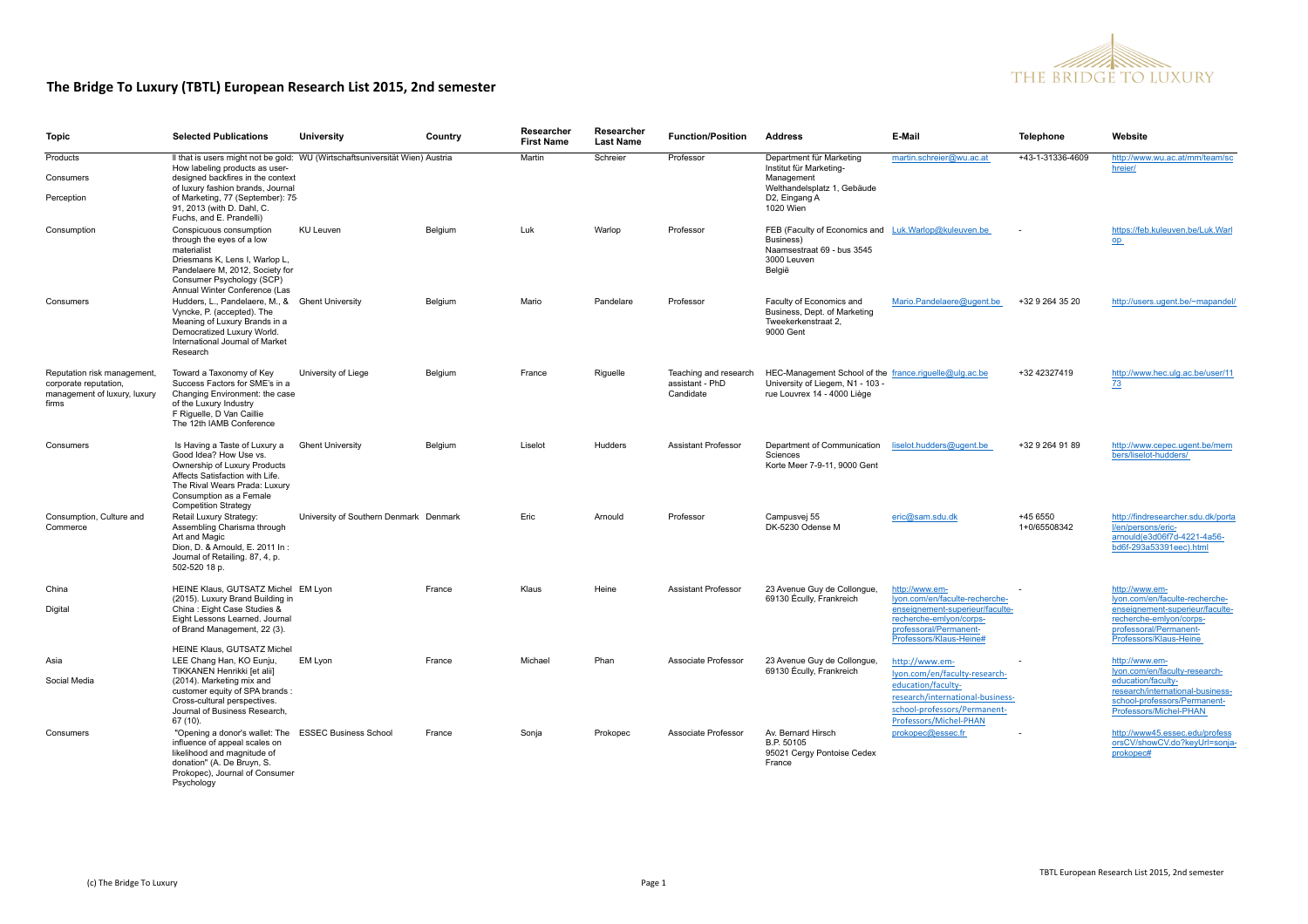

| Topic                                                                                                                                                                                   | <b>Selected Publications</b>                                                                                                                                                                                                                                                        | University                           | Country | Name                   | Researcher First Researcher Last<br>Name | <b>Function/Position</b>                                                                                                                                                                      | <b>Address</b>                                                                                                   | E-Mail                               | Telephone          | Website                                                                                                                          |
|-----------------------------------------------------------------------------------------------------------------------------------------------------------------------------------------|-------------------------------------------------------------------------------------------------------------------------------------------------------------------------------------------------------------------------------------------------------------------------------------|--------------------------------------|---------|------------------------|------------------------------------------|-----------------------------------------------------------------------------------------------------------------------------------------------------------------------------------------------|------------------------------------------------------------------------------------------------------------------|--------------------------------------|--------------------|----------------------------------------------------------------------------------------------------------------------------------|
| Luxury Brand Managament and "Preserving Luxury Exclusivity<br>Marketing                                                                                                                 | Through Arts", in:, The<br>Management of Luxury.<br>Berghaus, B., Mueller-Stevens,<br>G., Reinecke, S., editors,<br>September 2014, 157-172, (with<br>I. Valek)                                                                                                                     | EM Strasbourg Business School France |         | Claude                 | Chailan                                  | Associate Professor                                                                                                                                                                           | <b>EM STRASBOURG BUSINESS</b><br>SCHOOL<br>61 AVENUE DE LA FORÊT-<br><b>NOIRE</b><br>F-67085 STRASBOURG<br>CEDEX | claude.chailan@em-<br>strasbourg.eu  |                    | http://www-english.em-<br>strasbourg.eu/about/research/fac<br>ulty/claude-chailan--62738.kjsp                                    |
| Luxury Brand Management,<br>Consumption and shopping<br>attitudes towards luxury<br>products, Anthropology of<br>Powerful Brands; Brands<br>Relations with Consumers;                   | "Luxury Brands Online and<br>Offline: The Case of French<br>Brands" (S. Nyeck), The<br>European Retail Digest, Jan<br>2004, Issue 41                                                                                                                                                | <b>ESSEC Business School</b>         | France  | Simon                  | Nyeck                                    | Associate Professor,<br><b>Marketing Department</b><br>Academic Director MBA B.P. 50105<br><b>International Luxury</b><br>Brand Management - Co- France<br>Chair Diversity and<br>Performance | <b>ESSEC Business School</b><br>Av. Bernard Hirsch<br>95021 Cergy Pontoise Cedex                                 | nyeck@essec.fr                       |                    | http://www.essec.edu/faculty/sim<br>on-nyeck                                                                                     |
| The luxury strategy and its<br>implementation beyond the<br>luxury market (Healthcare,<br>HiTech, etc.)<br>Country branding management<br>strategies<br>Adapting the luxury strategy to | <b>Scientific Articles</b><br>"Quelle valeur pour la marque<br>France ?". Revue Francaise de<br>Gestion, 2011, n° 218-219, pp.<br>125-138.<br>"Une stratégie de luxe pour la                                                                                                        | <b>HEC Paris</b>                     | France  | Vincent                | Bastien                                  | Affiliate Professor                                                                                                                                                                           | <b>HEC Paris</b><br>1, rue de la Libération<br>78351 Jouy-en-Josas cedex<br>France                               |                                      |                    |                                                                                                                                  |
| Digital marketing and social<br>media marketing in fashion and<br>luxury<br>Fashion and luxury brand and<br>product management                                                          |                                                                                                                                                                                                                                                                                     | <b>HEC Paris</b>                     | France  | Gachoucha<br>Geraldine | Kretz                                    | Affiliate Professor                                                                                                                                                                           | <b>HEC Paris</b><br>1. rue de la Libération<br>78351 Jouy-en-Josas cedex<br>France                               |                                      |                    | http://www.hec.edu/Faculty-<br>Research/Faculty-<br>Directory/KRETZ-Gachoucha-<br>Geraldine                                      |
| <b>Innovation Management</b><br>Luxury Marketing<br>CSR & Marketing                                                                                                                     | "Behavioral Reasons for New<br>Product Failure: Does<br>Overconfidence Induce<br>Overforecasts?", Forthcoming,<br>Journal of Product Innovation<br>Management, (in coll. with D. G.<br>MARKOVITCH, J. H. STECKEL,                                                                   | <b>HEC Paris</b>                     | France  | Anne                   |                                          | Michaut-Denizeau Affiliate Professor                                                                                                                                                          | <b>HEC Paris</b><br>1, rue de la Libération<br>78351 Jouy-en-Josas cedex<br>France                               |                                      |                    | http://www.hec.edu/Faculty-<br>Research/Faculty-<br>Directory/MICHAUT-DENIZEAU-<br>Anne                                          |
| <b>Brand StrategyNew Concepts</b><br>and New Methods in<br>Communication                                                                                                                | "The future of luxury: Challenges HEC Paris<br>and opportunities". Journal of<br>Brand Management, April 2015,<br>vol. 21, n° 9, pp. 716-726.                                                                                                                                       |                                      | France  | Jean-Noel              | Kapferer                                 | <b>Emeritus Professor</b>                                                                                                                                                                     | <b>HEC Paris</b><br>1. rue de la Libération<br>78351 Jouy-en-Josas cedex<br>France                               |                                      |                    | http://www.hec.edu/Faculty-<br>Research/Faculty-<br>Directory/BASTIEN-Vincent                                                    |
| Marketing, Marketing Research, Retail luxury strategy:<br>Retailing                                                                                                                     | "Does luxury have a minimum<br>price? An exploratory study into<br>assembling charisma through art<br>and magic<br>D Dion, E Arnould<br>Journal of Retailing 87 (4), 502-<br>520 2)                                                                                                 | Sorbonne University                  | France  | Delphine               | Dion                                     | Associate Professor                                                                                                                                                                           | 1, rue Victor Cousin 75005 Paris dion.iae@univ-paris1.fr                                                         |                                      | 0033 1 40 46 22 11 | http://www.cfvg.org/index.php/en<br>/facultyaresearch/mmss/44-<br>mmss/29-delphine-dion                                          |
| Social Media                                                                                                                                                                            | Ombre, Tie-Dye, Splat Hair:<br>Trends or Fads? "Pull" and                                                                                                                                                                                                                           | <b>INSEAD</b>                        | France  | David                  | Dubois                                   | <b>Assistant Professor</b>                                                                                                                                                                    | Europe Campus<br>Boulevard de Constance                                                                          | david.dubois@insead.edu              | 0033 1 60 72 44 14 | https://www.insead.edu/facultyre<br>search/faculty/profiles/ddubois/                                                             |
| Power<br>Consumers                                                                                                                                                                      | "Push" Social Media Strategies<br>at L'Oréal Paris, June 2014<br>(Case Studies)                                                                                                                                                                                                     |                                      |         |                        |                                          |                                                                                                                                                                                               | 77305 Fontainebleau<br>France                                                                                    |                                      |                    |                                                                                                                                  |
| Consumers<br>Social Media<br>Sustainability                                                                                                                                             | Power gets the Job: Priming<br>KIM, Jae-Eun, LLOYD, Stephen EDHEC Business School, Nice France<br>& CERVELLON, Marie-Cécile,<br>"Narrative-transportation<br>storylines in luxury brand<br>advertising: Motivating consumer<br>engagement", Journal of<br>Business Research (2015), | campus                               |         | Marie-Cécile           | Cervellon                                | Professor                                                                                                                                                                                     | 24 avenue Gustave Delory<br>CS 50411<br>59057 Roubaix Cedex 1 -<br>France                                        | marie-<br>cecile.cervellon@edhec.edu | 0033 3 20 15 45 00 | http://faculty-<br>research.edhec.com/faculty-<br>researchers/alphabetical-<br>list/c/cervellon-marie-cecile-phd-<br>189368.kjsp |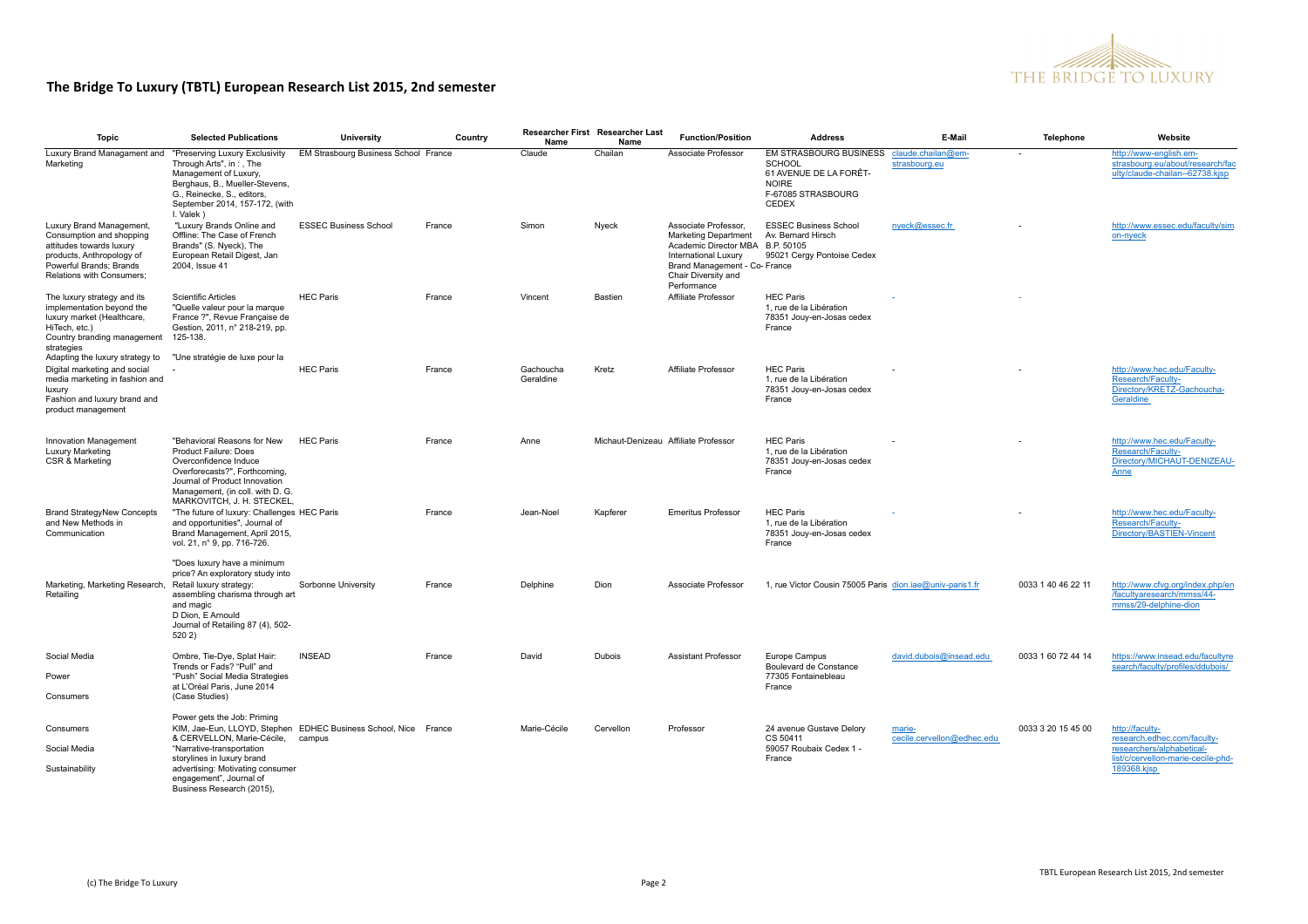

| <b>Topic</b>                                                                                       | <b>Selected Publications</b>                                                                                                                                                                                                                                     | University                                           | Country | Name             | <b>Researcher First Researcher Last</b><br>Name | <b>Function/Position</b>   | <b>Address</b>                                                                                     | E-Mail                                         | Telephone            | Website                                                                                                                          |
|----------------------------------------------------------------------------------------------------|------------------------------------------------------------------------------------------------------------------------------------------------------------------------------------------------------------------------------------------------------------------|------------------------------------------------------|---------|------------------|-------------------------------------------------|----------------------------|----------------------------------------------------------------------------------------------------|------------------------------------------------|----------------------|----------------------------------------------------------------------------------------------------------------------------------|
|                                                                                                    | A. FERRAND., L ., ROBINSON<br>et P. VALETTE-FLORENCE,<br>(2010) The Intention-to-<br>Repurchase Paradox: A Case of<br>the Health and Fitness Industry,<br>Journal of Sport Management,<br>2010, 24, 83-105                                                       | Grenoble I.A.E.                                      | France  | Pierre           | Valette-Florence                                | Professor                  | LAE<br>525 avenue centrale<br>B.P. 47 - 38040<br>Grenoble Cédex 9                                  | Pierre.Valette-florence@iae-<br>grenoble.fr    | 33476825611          | http://www.iae-grenoble.fr/cv-<br>Pierre-Valette-Florence-46.html                                                                |
| Strategie<br>Consumer                                                                              | Bookhagen, A.; Herhoffer, P.-A.: Munich Business School<br>Bausteine einer<br>Luxusmarkenstrategie. In:                                                                                                                                                          |                                                      | Germany | Andrea           | Bookhagen                                       | Professor                  | Elsenheimerstr. 61<br>80687 München, GERMANY                                                       | Andrea.Bookhagen@munich-<br>business-school.de |                      | http://www.munich-business-<br>school.de/de/forschung-<br>lehre/dozenten-an-der-                                                 |
|                                                                                                    | Journal International Verlag<br>(Hrsg.), LBR - Luxury Business<br>Report Vol. 2, Juni 2013, S. 70-<br>73.                                                                                                                                                        |                                                      |         |                  |                                                 |                            | +49(0)89 547678-0<br>info(at)munich-business-<br>school.de                                         |                                                |                      | mbs/dozentenuebersicht/dozent<br>en-<br>details.html?no cache=1&dozen<br>t id=47#puplikationen                                   |
| Digital Luxury Marketing                                                                           | Kluge, P.N./ Fassnacht, M.<br>(2015): Selling Luxury Goods<br>Online: Effects of Online<br>Accessibility and Price Display,<br>in: International Journal of Retail<br>and Distribution Management,<br>Vol. 43, No. 10/11, forthcoming                            | WHU - Otto Beisheims School of Germany<br>Management |         | Philipp Nikolaus | Kluge                                           | PhD Student                | Burgplatz 2, 56179 Vallendar                                                                       | philipp.kluge@whu.edu                          | +49 (0) 261 6509 441 | https://www.whu.edu/fakultaet-<br>forschung/marketing-and-sales-<br>group/marketing-und-handel/prof-<br>fassnacht-und-team/team/ |
| Luxury Brand Management,<br>Employees, HR, Recruiting                                              | Fassnacht, M./Scharwey, A.<br>Luxury Customers, Luxury Sales (2015): Social Distance in Luxury Management<br>Customer-Salesperson<br>Relationships, in: Bartsch,<br>S./Blümelhuber, C. (Hrsg.):<br>Always Ahead im Marketing,<br>Festschrift für Prof. Dr. Anton | WHU - Otto Beisheims School of Germany               |         | Annabelle        | Scharwey                                        | PhD Student                | Burgplatz 2, 56179 Vallendar                                                                       | Annabelle.Scharwey@whu.edu                     | +49 261 6509 447     | https://www.whu.edu/fakultaet-<br>forschung/marketing-and-sales-<br>group/marketing-und-handel/prof-<br>fassnacht-und-team/team/ |
|                                                                                                    | Hennigs, N.; Wiedmann, K.-P.;<br>Klarmann, Ch.; Behrens, St.;<br>Jung, J.; Hwang, C.S. (2015):<br>When the original is beyond<br>reach: consumer perception and<br>demand for counterfeit luxury<br>goods in Germany and South                                   | Leibniz Universität Hannover                         | Germany | Klaus-Peter      | Wiedmann                                        | Professor                  | Gottfried Wilhelm Leibniz<br>Universität Hannover<br>Welfengarten 1<br>30167 Hannover              | wiedmannm2.uni-hannover.de                     | +49 511 762-3084     | http://www.marketing.uni-<br>hannover.de/wiedmann.htm                                                                            |
| Luxury Brand Managament and Hennigs, N./Wiedmann, K.-<br>Marketing<br>Sustainability<br>Experience | P./Klarmann, C./Behrens, S.<br>(2013): Sustainability as Part of<br>the Luxury Essence: Delivering<br>Value through Social and<br>Environmental Excellence, in:                                                                                                  | Leibniz Universität Hannover                         | Germany | Stefan           | Behrens                                         | <b>Research Assistant</b>  | Gottfried Wilhelm Leibniz<br>Universität Hannover<br>Welfengarten 1<br>30167 Hannover              | behrens@m2.uni-hannover.de                     | +49 511 762-4862     | http://www.marketing.uni-<br>hannover.de/4175.html                                                                               |
| Luxury Brand Managament and Hennigs, N./Wiedmann, K.-<br>Marketing                                 | Journal of Corporate Citizenship,<br>P./Klarmann, C./Behrens, S.<br>(2013): Sustainability as Part of<br>the Luxury Essence: Delivering<br>Value through Social and<br>Environmental Excellence, in:<br>Journal of Corporate Citizenship,                        | Leibniz Universität Hannover                         | Germany | Nadine           | Hennings                                        | <b>Assistant Professor</b> | Gottfried Wilhelm Leibniz<br>Universität Hannover<br>Welfengarten 1<br>30167 Hannover              | hennigs@m2.uni-hannover.de +49 511 762-4984    |                      | http://www.marketing.uni-<br>hannover.de/hennigs.html                                                                            |
| Luxury Brand Managament and Baumgarth, C.; Kelemci<br>Marketing<br>Arts<br>Branding                | Schneider, G.; Ceritoglu, B.<br>(2008): Are luxury brands really<br>that strong? An empirical<br>investigation into the benefits<br>and brand strengths of basic,<br>premium and luxury brands in                                                                | Hochschule für Wirtschaft und<br><b>Recht Berlin</b> | Germany | Carsten          | Baumgarth                                       | Professor                  | Campus Schöneberg - Haus E - cb@cbaumgarth.net<br>Raum 2.17<br>Badensche Straße 52<br>10825 Berlin |                                                | +49 30 30877 -1481   | http://cbaumgarth.net/team/profe<br>ssor/                                                                                        |
| Luxury Brand Management<br>Personal Selling                                                        | "Personal Selling for Luxury<br>Brands: The Effect of Cognitive<br>and Affective Influence<br>Strategies<br>on Customer Value Perceptions"<br>(2013, with Michael Mauer and<br>Sascha Alavi), in:                                                                | Ruhr-Universität Bochum                              | Germany | Sascha           | Alavi                                           | Post Doc                   | Universitätsstraße 150<br>44801 Bochum                                                             | sascha.alavi@ruhr-uni-<br>bochum.de            | +49 23432 22248      | http://www.wiwi.ruhr-uni-<br>bochum.de/marketing/team/sas<br>cha-alavi.html.de                                                   |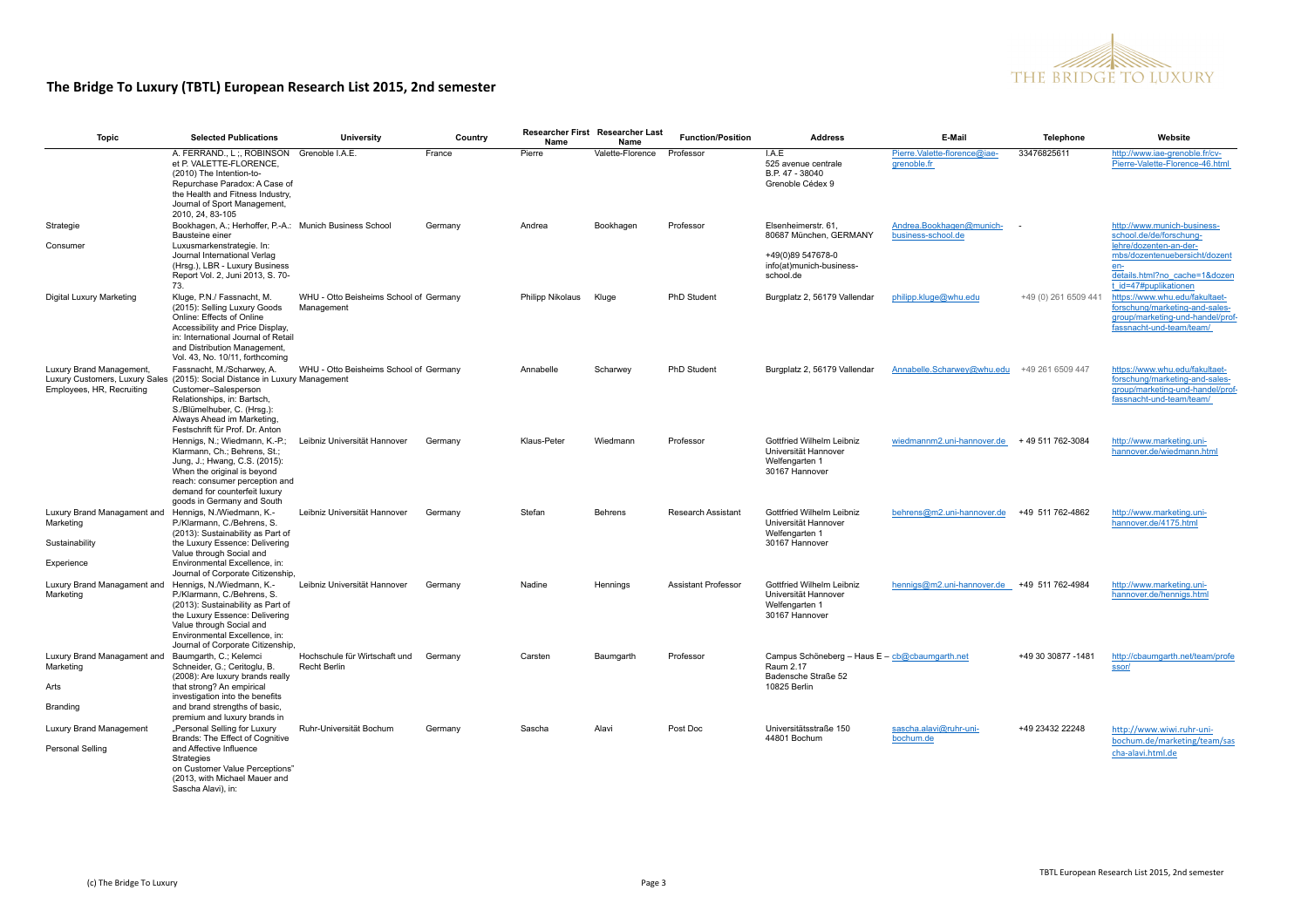

| <b>Topic</b>                   | <b>Selected Publications</b>                                                                                                                                                                                                                                                   | University                                                | Country | Name                | Researcher First Researcher Last<br>Name | <b>Function/Position</b>                                                                                          | <b>Address</b>                                                                                                     | E-Mail                                   | <b>Telephone</b>           | Website                                                                                                                                   |
|--------------------------------|--------------------------------------------------------------------------------------------------------------------------------------------------------------------------------------------------------------------------------------------------------------------------------|-----------------------------------------------------------|---------|---------------------|------------------------------------------|-------------------------------------------------------------------------------------------------------------------|--------------------------------------------------------------------------------------------------------------------|------------------------------------------|----------------------------|-------------------------------------------------------------------------------------------------------------------------------------------|
| <b>Luxury Brand Management</b> | "Personal Selling for Luxury<br>Brands: The Effect of Cognitive<br>and Affective Influence<br>Strategies<br>on Customer Value Perceptions"<br>(2013, with Michael Mauer and<br>Sascha Alavi), in:                                                                              | Ruhr-Universität Bochum                                   | Germany | Jan                 | Wieseke                                  | Professor                                                                                                         | Universitätsstraße 150<br>44801 Bochum                                                                             | smd@ruhr-uni-bochum.de                   | +49 234-32-26596           | http://www.wiwi.ruhr-uni-<br>bochum.de/marketing/team/prof-<br>dr-jan-wieseke.html.de                                                     |
| <b>Brand Identity</b>          | Burmann, C./Schade, M./ Kleine- University of Bremen<br>Kalmer, B./Hemmann, F. (2012):<br>Identitätsbasierte Führung von<br>Luxusmarken - Eine Analyse am<br>Beispiel von Bugatti und<br>Maybach, in: Marketing Review<br>St. Gallen, 2012, Ausgabe 1.                         |                                                           | Germany | Christoph           | Burmann                                  | Professor                                                                                                         | Hochschulring 4, 28395 Bremen burmann@uni-bremen.de                                                                |                                          | +49 421 218 - 66572        | http://www.lim.uni-<br>bremen.de/de/mitarbeiter detail/<br>7-prof-dr-habil-christoph-<br>burmann                                          |
| Luxury Goods Marketing         |                                                                                                                                                                                                                                                                                | University of Kassel                                      | Germany | Taylan              | Urkmez                                   | <b>Research Fellow</b>                                                                                            | Wirtschaftswissenschaften<br>Fachgebiet Internationales<br>Direktmarketing<br>Mönchebergstraße 1<br>D-34125 Kassel | taylanurkmez@hotmail.com                 | +49 561 804-3832           | http://www.uni-<br>kassel.de/fb07/institute/ibwl/pers<br>onen-fachgebiete/wagner-prof-<br>dr/team.html                                    |
| Luxury Brand Management        | Heine, K.: Phan, M.:<br>Waldschmidt, V. (2014): Identity-<br>based luxury brand<br>management. In: Berghaus, B.;<br>Müller-Stewens, G.: Reinecke,<br>S., The Management of Luxury -                                                                                            | Universität Rostock                                       | Germany | Vera                | Seidemann geb.<br>Walschmidt             | <b>Research Assistant</b>                                                                                         | Universität Rostock<br>18051 Rostock                                                                               | vera.waldschmidt [at] uni-<br>rostock.de | +49 381 498-4385           | http://www.wiwi.uni-<br>rostock.de/bwl/marketing/lehrstu<br>hl-fuer-abwl-<br>dienstleistungsmanagement/mita<br>rbeiter/dr-vera-seidemann/ |
| Luxury Brnd Management         | A Practioner's Handbook,<br>Langer, D.& Heil, O. (2015).<br>Luxury Essentials, Mainz: Center Mainz<br>for Luxury Research.<br>Langer, D.& Heil, O. (2013).<br>Luxury Marketing &                                                                                               | Johannes Guttenberg Universität Germany                   |         | Oliver              | Heil                                     | Professor                                                                                                         | Johannes Gutenberg-Universität rector@marketing-science.de<br>Mainz<br>Saarstr. 21<br>55122 Mainz                  |                                          | +49 6131-3922016           | http://marketing-<br>science.betriebswirtschaftslehre.<br>uni-mainz.de/96.php                                                             |
| Strategy                       | Management, Mainz:<br>Annushkina, O., Carcano, L.,<br>Lassini, U., Visconti, F., Strategic<br>Management and SMEs,<br>McGraw Hill, (English edition<br>only), 2012                                                                                                             | Bocconi School of Management Italy                        |         | Luana               | Carcano                                  | <b>SDA Professor</b>                                                                                              | Via Balilla 18, room 209<br>20136 MILANO                                                                           | luana.carcano@sdabocconi.it              | $+3902$<br>5836.3235/.6882 | http://www.sdabocconi.it/en/facul<br>ty/carcano-luana                                                                                     |
| Luxury Brand Management        | Carcano L. "Maestri del mare. La<br>The Internationalization of<br>Russian Mobile<br>Telecommunications Operators",<br>in Chinmay Pattnaik, Vikas<br>Kumar(ed.), Emerging Market<br>Firms in the Global Economy<br>(International Finance Review,                              | Bocconi School of Management Italy                        |         | Olga                | Annushkina                               | <b>SDA Professor</b><br>Director/Coordinator for<br><b>STRATEGIC</b><br>MANAGEMENT OF<br><b>LUXURY BUSINESSES</b> | Via Bocconi 8, room 313<br><b>20136 MILANO</b>                                                                     | olga.annushkina@sdabocconi.it            | +39 02<br>5836.6309/.6882  | http://www.sdabocconi.it/en/facul<br>ty/annushkina-olga                                                                                   |
| Fashion                        | Rinaldi F.R., Pandolfini G., Lo<br>sviluppo della moda sostenibile:<br>one size doesn't fit all, Economia<br>& Management                                                                                                                                                      | Bocconi School of Management Italy                        |         | Francesca<br>Romana | Rinaldi                                  |                                                                                                                   | SDA Assistant Professor Via Bocconi 8, room 315<br><b>20136 MILANO</b>                                             | francesca.rinaldi@unibocconi.it          | +39 02<br>5836.6325/.6882  | http://www.sdabocconi.it/en/facul<br>ty/rinaldi-francesca-romana                                                                          |
| Consumer<br>Counterfeiting     | Rinaldi F.R., Lunga vita all'abito<br>e al suo riciclo, Sarfatti 25,<br>Grappi S.; Romani S. (2015) -<br>Company post-crisis<br>communication strategies and<br>the psychological mechanism<br>underlying consumer reactions -<br>JOURNAL OF PUBLIC<br>RELATIONS RESEARCH - n. | UNIVERSITÀ DEGLI STUDI DI Italv<br>MODENA E REGGIO EMILIA |         | Silvia              | Grappi                                   | Associate Professor                                                                                               | VIA UNIVERSITÀ 4.41121<br><b>MODENA</b>                                                                            | silvia.grappi@unimore.it                 | +39 059 2056928            | http://personale.unimore.it/Addre<br>ssBook/Home/grappi                                                                                   |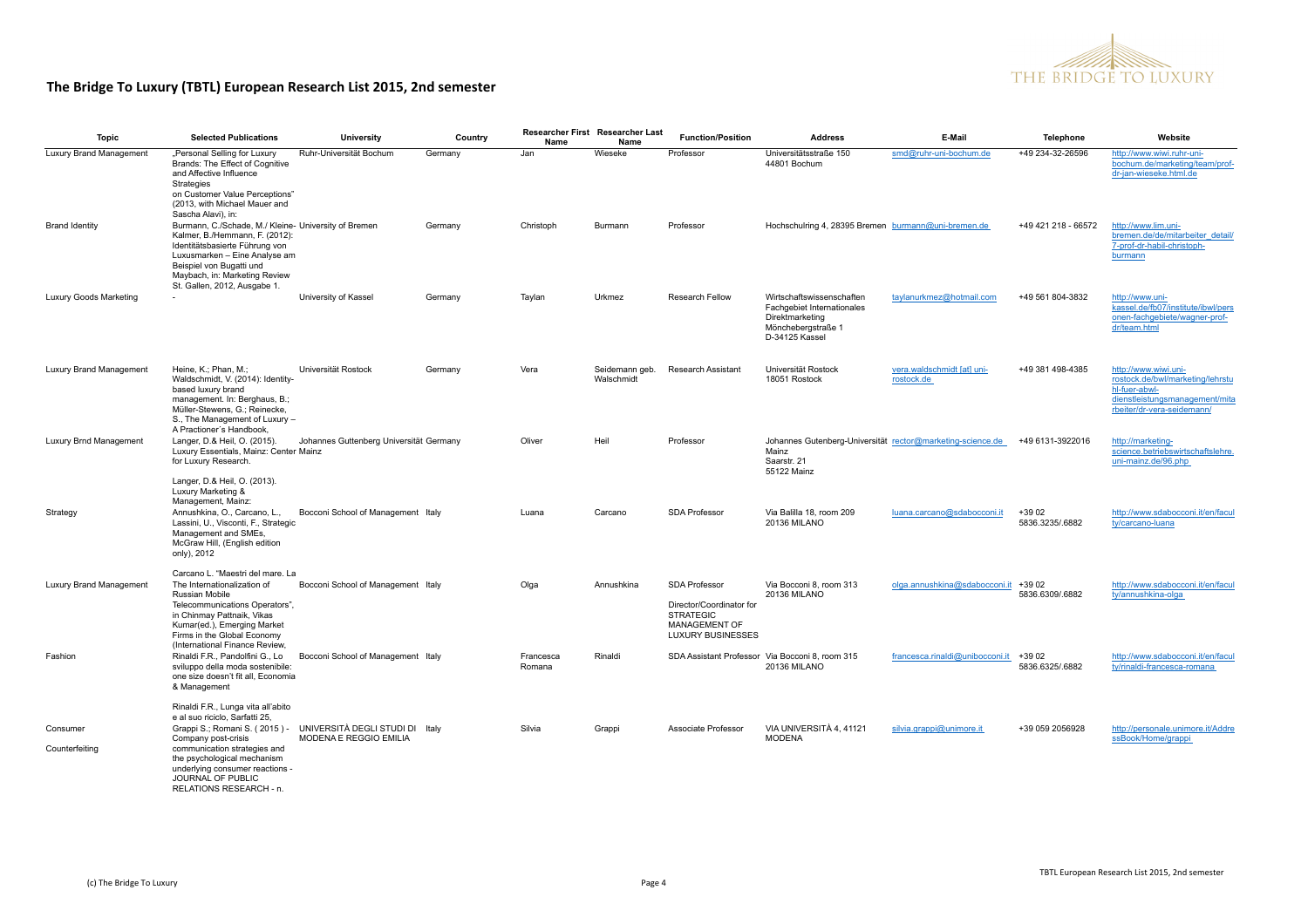

| Topic                                                                                                                                                                     | <b>Selected Publications</b>                                                                                                                                                                                                                  | University                                                                                            | Country     | Name      | <b>Researcher First Researcher Last</b><br>Name | <b>Function/Position</b>                                                                                                                                      | <b>Address</b>                                                                                 | E-Mail                     | Telephone        | Website                                                                                                 |
|---------------------------------------------------------------------------------------------------------------------------------------------------------------------------|-----------------------------------------------------------------------------------------------------------------------------------------------------------------------------------------------------------------------------------------------|-------------------------------------------------------------------------------------------------------|-------------|-----------|-------------------------------------------------|---------------------------------------------------------------------------------------------------------------------------------------------------------------|------------------------------------------------------------------------------------------------|----------------------------|------------------|---------------------------------------------------------------------------------------------------------|
| Market-Driven Management<br>CSR - Corporate Social<br>Responsibility, Fashion and<br>Luxury Management                                                                    | Arrigo E. (2014), Luxury Brands University of Milan-Bicocca<br>Enter the Online Market<br>In B. Berghaus, G. Müller-<br>Stewens, & S. Reinecke (Eds),<br>The Management of Luxury. A<br>Practitioner's Handbook.<br>London: Kogan Page, ISBN: |                                                                                                       | Italy       | Elisa     | Arrigo                                          | <b>Tenured Assistant</b><br>Professor                                                                                                                         | Piazza dell'Ateneo Nuovo, 1,<br>20126 Milano                                                   | elisa.arrigo@unimib.it     | +39 2 64483212   | http://dems.unimib.it/index.asp?p<br>g=pinfo.asp&uid=103                                                |
| China, Social Media                                                                                                                                                       | CHINA'S LUXURY COSMETIC<br><b>MARKET:</b><br>UNDERSTANDING CHINESE<br>CONSUMERS AND<br><b>IDENTIFYING</b><br>OPPORTUNITIES AND<br>CHALLENGES                                                                                                  | International University of<br>Monaco (IUM)                                                           | Monaco      | Corine    | Cohen                                           | Professor                                                                                                                                                     | International University of<br>Monaco<br>2, Avenue Albert II<br>98000 MONACO                   | ccohen@monaco.edu          |                  | https://www.monaco.edu/faculty-<br>research/faculty.cfm                                                 |
| Luxury strategies, Brand<br>building, Creative thinking,<br>Luxury Marketing & Events<br>Management                                                                       |                                                                                                                                                                                                                                               | ISEM Fashion Business School Spain<br>Universidad de Navarra - ISEM<br><b>Fashion Business School</b> |             | Silvia    | Ortega                                          | Professor                                                                                                                                                     | Calle de Zurbano, 73, 28010<br>Madrid, Spanien                                                 |                            | +34 914 51 43 41 | http://www.unav.edu/centro/isem/<br>silvia-ortega                                                       |
| Marken-, Expansions-,<br>Nachhaltigkeitsstrategie,<br>Konsumentenverhalten im<br>Bezug auf Luxuskonsumgüter, -<br>marken, -markt                                          | Berghaus, Benjamin; Bossard, University of St. Gallen<br>Chiara ; Baehni, Laure Line:<br>Strategic foresight in the luxury<br>industry: managerial<br>perspectives. In: Luxury<br>Research Journal 1 (2015), Nr.<br>1, S. 76-90.              |                                                                                                       | Switzerland | Benjamin  | Berghaus                                        | PhD Student and<br>Manager of the<br>Competence Center for<br>Luxury Management                                                                               | Dufourstrasse 40a, 9000 St.<br>Gallen                                                          | benjamin.berghaus@unisg.ch | +41 71 224 2855  | https://www.alexandria.unisg.ch/<br>persone/Benjamin Berghaus                                           |
| Kommunikation<br>Markenführung                                                                                                                                            | Bruhn, M./Batt, V. (2012): Der<br>Einfluss von Sponsoring auf den<br>Erfolg von Luxusmarken, in:<br>Marketing Review St. Gallen, 29.<br>Jg., Nr. 1, S. 36-41.                                                                                 | University of Basel                                                                                   | Switzerland | Verena    | Batt                                            | Post Doc                                                                                                                                                      | Peter Merian-Weg 6<br>CH-4002 Basel                                                            | verena.batt@unibas.ch      | +41 61 267 28 39 | https://wwz.unibas.ch/personen/<br>profil/person/batt/                                                  |
| Luxury Brand Management                                                                                                                                                   |                                                                                                                                                                                                                                               | <b>HEC Lausanne</b>                                                                                   | Switzerland | Valentina | Nadeva                                          | PhD Student                                                                                                                                                   | Quartier UNIL-Dorigny<br><b>Bâtiment Anthropole</b><br>Bureau: 3057<br>CH-1015 Lausanne        | Valentina.Nedeva@unil.ch   | +41 21 692 36 75 | https://applicationspub.unil.ch/int<br>erpub/noauth/php/Un/UnPers.ph<br>p?PerNum=1122196&LanCode=<br>37 |
| Luxury Brand Management<br>Consumer<br>Perception                                                                                                                         | Dubois B., Czellar S. & Laurent HEC Lausanne<br>G. (2005). Consumer Segments<br>Based on Attitudes Toward<br>Luxury: Empirical Evidence from<br>Twenty Countries. Marketing<br>Letters, 16(2), 115-128.                                       |                                                                                                       | Switzerland | Sandor    | Czellar                                         | Professor                                                                                                                                                     | Université de Lausanne<br>Quartier UNIL-Dorigny<br><b>Bâtiment Anthropole</b><br>1015 Lausanne | Sandor.Czellar@unil.ch     | +41 216923461    | https://hec.unil.ch/people/sczella<br>r.                                                                |
| Luxury Goods Marketing                                                                                                                                                    |                                                                                                                                                                                                                                               | ZHAW School of Management Switzerland<br>and Law                                                      |             | Christina | Looser                                          | Research Associate                                                                                                                                            | ZHAW School of Management<br>and Law<br>Stadthausstrasse 14<br>8400 Winterthur                 | christina.looser@zhaw.ch   | +41 58 934 45 98 | https://www.zhaw.ch/de/ueber-<br>uns/person/loos/                                                       |
| Strategy & Marketing (e.g.<br>Luxury Marketing &<br>Management; Service Qualität<br>und Management von marken-<br>und segmentspezifischem<br>Mitarbeiterverhalten am PoS) | Monographien und<br>Herausgeberschaften / Books<br>and edited works<br>Duma, Fabio; Hallier Willi,<br>Christine; Steinmann, Cary<br>(2015). The Business of Luxury.                                                                           | ZHAW School of Management Switzerland<br>and Law                                                      |             | Fabio     | Duma                                            | <b>Head Reputation</b><br>Management; Research 8400 Winterthur<br>Associate, Dean's Office;<br>PhD Student in<br>Marketing, University of<br>St. Gallen (HSG) | Stadthausstrasse 14                                                                            | fabio.duma@zhaw.ch         | +41 58 934 76 31 | https://www.zhaw.ch/de/ueber-<br>uns/person/dumf/                                                       |

In: SML essentials. Zürich: vdf.